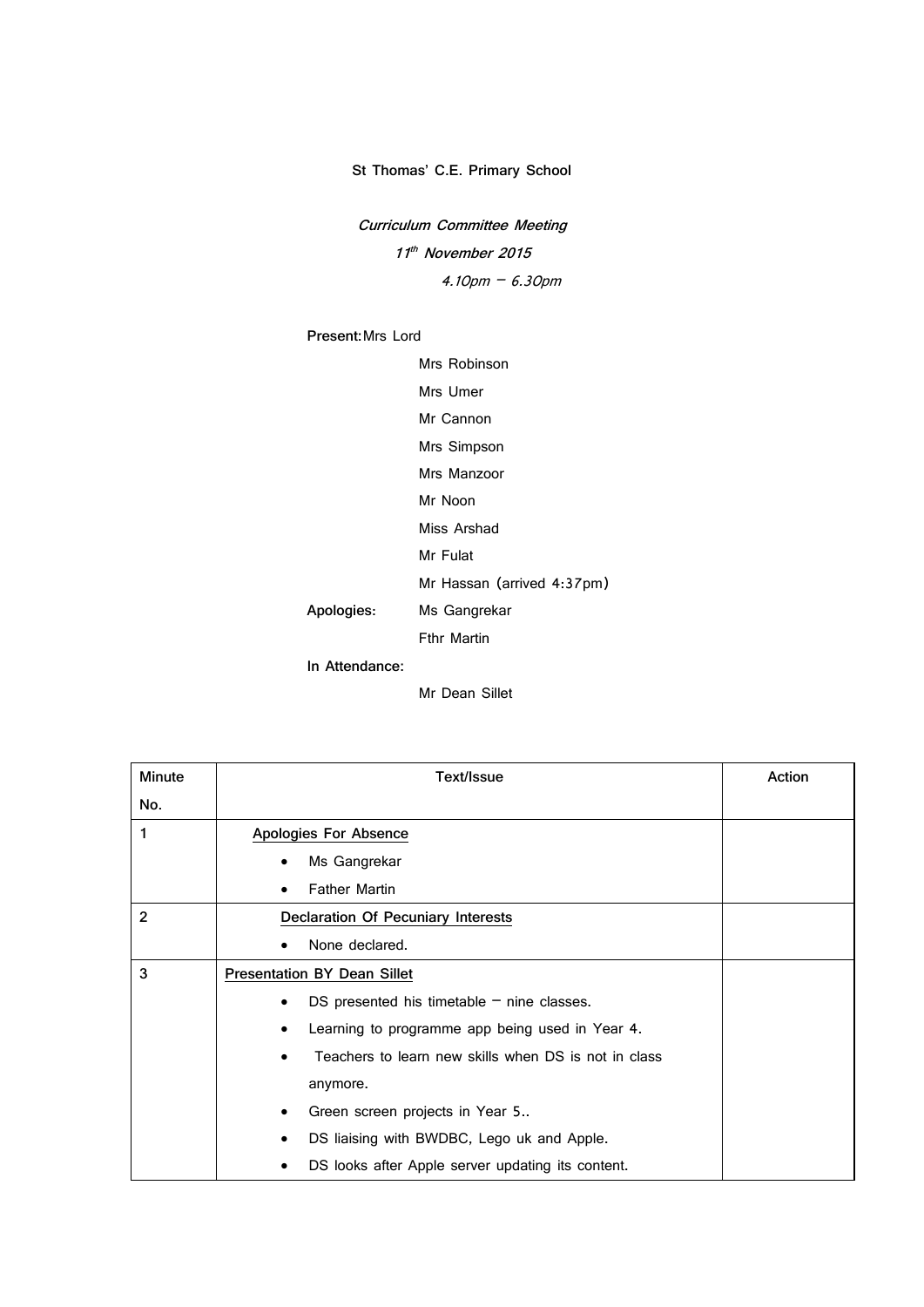|   | New service with Ruckus.<br>٠                                        |         |
|---|----------------------------------------------------------------------|---------|
|   | DS working closely with Mr Simpson.                                  |         |
|   | Can use the technology with whatever they are using in               |         |
|   | class $-$ integrating.                                               |         |
|   | Updated framework to support curriculum.                             |         |
|   | Updating assessment into a digital database.                         |         |
|   | Sphero case report to completed by Christmas.                        |         |
|   | Trying to finish Google Drives $-$ part of the first steps of 1:1    |         |
|   | support.                                                             |         |
|   | St Thomas' is now an Apple Regional Training Centre, a               |         |
|   | successful launch took place for this in October 15. The first       |         |
|   | training session will take place on the 3rd December 15.             |         |
|   | Child mentor programme created with the CHIMP programme.             |         |
|   | Replicating back in class using some pupils designated to tables.    |         |
|   | CHIMPS are not chosen on ability. Replicated in small doses in       |         |
|   | other classrooms.                                                    |         |
|   | DS showed the committee the Regional training website. The           |         |
|   | children are to create informational instructional content videos as |         |
|   | part of projects in class.                                           |         |
|   | Almost always problem solving in computing.                          |         |
|   | KS1 game design. 'Scratch Junior' .Example shown to                  |         |
|   | Governors. Enthusing the children. Game design.                      |         |
|   | KS2 are using Sphero ball. This app can control E Safety how         |         |
|   | you connect to devices the differences between them. The             |         |
|   | importance of connecting to devices. Sample programmes shown         |         |
|   | to Governors. Maths but using a different medium. How we use         |         |
|   | the technology. Computing curriculum real life technology.           |         |
|   | A lot of the app's are free.                                         |         |
|   | Hoping to start Sphero clubs. Showing the progression of how         |         |
|   | the connection happens, handling devices that aren't safe.           |         |
|   | IU would like to congratulate the staff on their launch and what     |         |
|   | the school has achieved. IU found it very inspirational. Can we      |         |
|   | offer parents work shops? DS and YA have discussed this.             |         |
|   | Could we put something on the website about what the parents         |         |
|   | require. CL said it could be one of schools 12 free courses.         |         |
|   |                                                                      |         |
|   |                                                                      | DS & YA |
| 4 | Minutes Of Last Meeting - Matters Arising From Minutes               |         |
|   | No matters arising. Any issues covered in today's                    |         |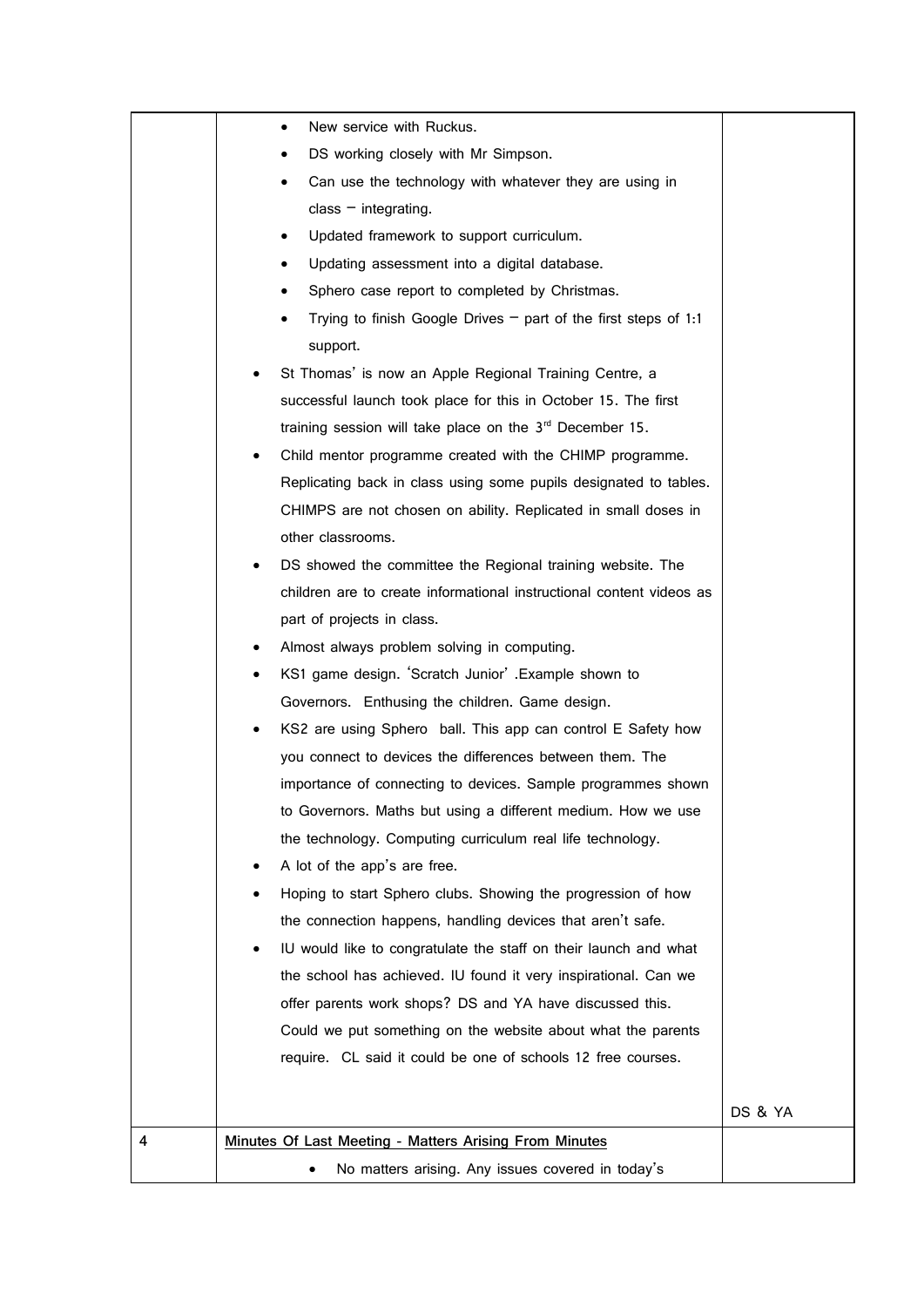|   | agenda.                                                       |  |
|---|---------------------------------------------------------------|--|
|   |                                                               |  |
|   |                                                               |  |
|   |                                                               |  |
|   |                                                               |  |
|   |                                                               |  |
| 5 | KS1 and KS2 - SATS Results - DS                               |  |
|   |                                                               |  |
|   | Results emailed out to Governors prior to meeting.            |  |
|   | Each year Raise On Line comes out. DS pulls out the           |  |
|   | key bits to show to Governors.                                |  |
|   | Every year we assess the children in Reception.               |  |
|   | Assessed in lots of different areas and that measure is a     |  |
|   | good level of judgment. 59% St Thomas' and the                |  |
|   | national is 66%.                                              |  |
|   | Tested in Year 2 on reading, writing and in maths. Level      |  |
|   | 2 are above or in line with the national, these children      |  |
|   | are the current Year 3.Always find writing is lower. Level    |  |
|   | 3 is historically always low. Our teachers are very           |  |
|   | truthful and will not inflate results. Is the national really |  |
|   | that good? Maths it is right or wrong maths is hard to        |  |
|   | assess. There might be children in school on the cusp of      |  |
|   | going up a level, some schools would push them but we         |  |
|   | would rather have them a solid three as it would be           |  |
|   | unfair on the next teacher. Inspiring the children to write   |  |
|   | in lots of different way at KS1. Really good results.         |  |
|   | Boys and girls, the infant girls writing girls 97% and        |  |
|   | boys 79%. The Year 2 teachers are looking at different        |  |
|   | ways to engage the boys in their writing in Year 2.           |  |
|   | Current Year 3 teachers are aware of that data. Girls         |  |
|   | are outperforming boys in all areas.                          |  |
|   | Phonics disappointing dropped by 30% 47% national             |  |
|   | was 77%. Real worry. As a result a big overhaul in how        |  |
|   | we have been teaching phonics, new resources                  |  |
|   | purchased. DS confident it won't be that low again.           |  |
|   | Reading results in KS1 are fantastic. Phonics is about        |  |
|   | decoding made up words such as STROM. A lot of the            |  |
|   | children are taught to read for meaning. Teaching them        |  |
|   | now to learn words that aren't real. A lot of the mistakes    |  |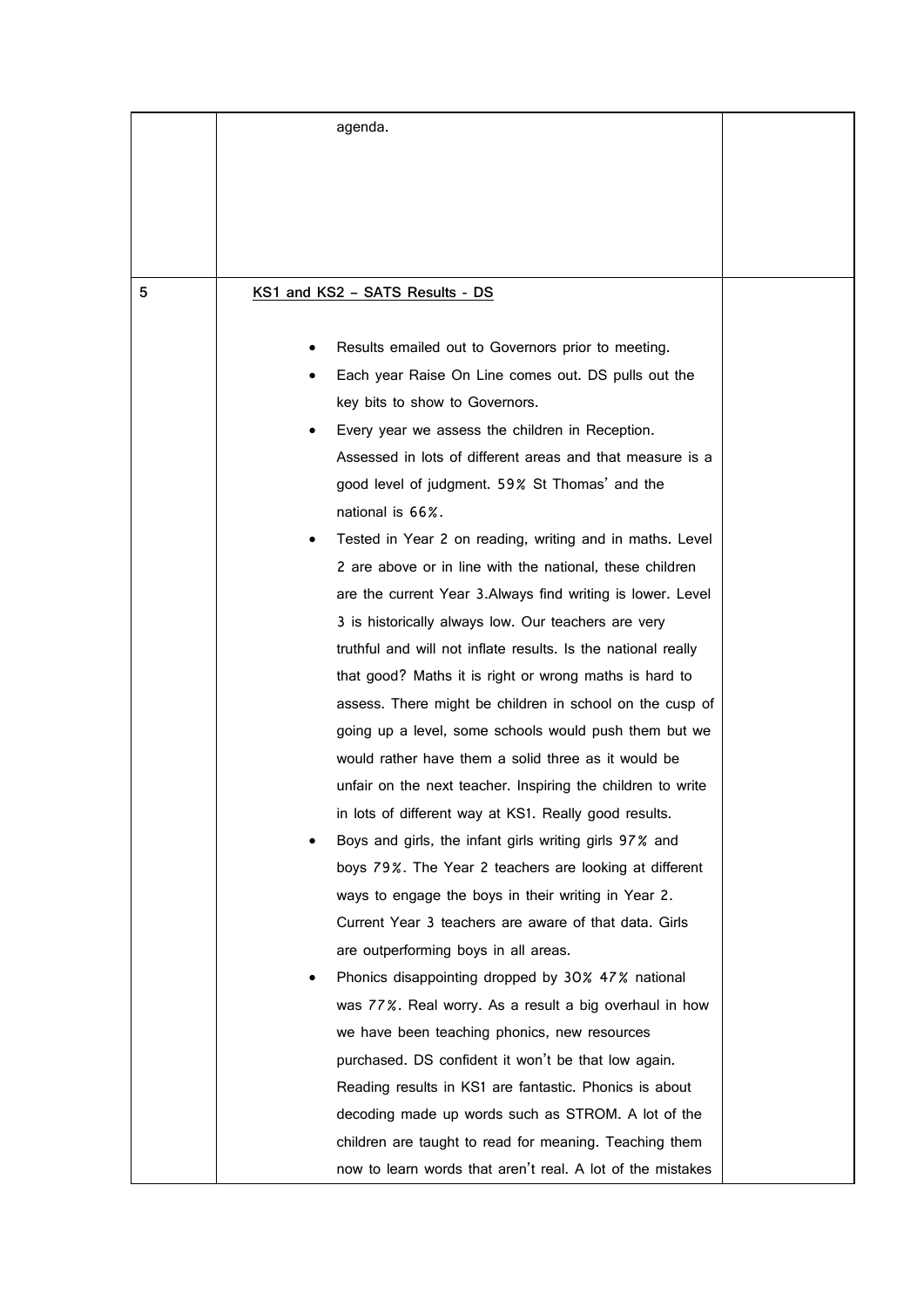|   | they made were the nonsense words and you only get           |  |
|---|--------------------------------------------------------------|--|
|   | one go. End goal with phonics? DS I have no idea other       |  |
|   | than it being another baseline to follow on from             |  |
|   | reception to measure all the way through. We will be         |  |
|   | doing more practice. The children who read well struggle     |  |
|   | and those that don't read well do well in the phonics        |  |
|   | test. Emphasis on one thing something else falls.            |  |
|   | Education system that is politically driven nothing ever     |  |
|   | stays the same. This is the last time the data will be       |  |
|   | shown like this.                                             |  |
|   | KS <sub>2</sub>                                              |  |
|   | The SATs results from May 15 were shown to                   |  |
|   | Governors. Very proud of all the pupils above or in line     |  |
|   | with national reading slightly lower reading.                |  |
|   | SAT test has now changed format so it took a bit of          |  |
|   | getting used to for some children. Our children are          |  |
|   | brilliant at grammar and punctuation thanks to their hard    |  |
|   | work and the staff and the holiday schools.                  |  |
|   | From Year 2 to Year 6 they mature and become more            |  |
|   | ready for the writing. The difference between a L2 and a     |  |
|   | L3 writer is really huge.                                    |  |
|   | Higher achieving L5. Higher achievers in English have        |  |
|   | shifted.                                                     |  |
|   | Last year Mr Noon spent the year in Year 6 boosting          |  |
|   | Maths. A number of children were on the SEN register         |  |
|   | in this year. The number of SEN children varies in each      |  |
|   | year group.                                                  |  |
|   | This year the children will be graded at 100 or above.       |  |
|   | Tried to prepare the children last year for this change.     |  |
|   | Could still use levels for our own internal system.          |  |
| 6 | School Development Plan - CL, DS & LN                        |  |
|   | Blank space exists as we are not sure what our targets       |  |
|   | will be. Targets will be completed for next meeting.         |  |
|   | Priorities that the data has driven e.g                      |  |
|   | 1) Ensure good progress is secure for all children           |  |
|   | 2) Detailed in depth evaluation of were phonics went wrong.  |  |
|   | 3) Narrowing the gap across all our vulnerable groups being  |  |
|   | even more specific this time.                                |  |
|   | 4) Strengthen role of our subject leaders. School is working |  |
|   |                                                              |  |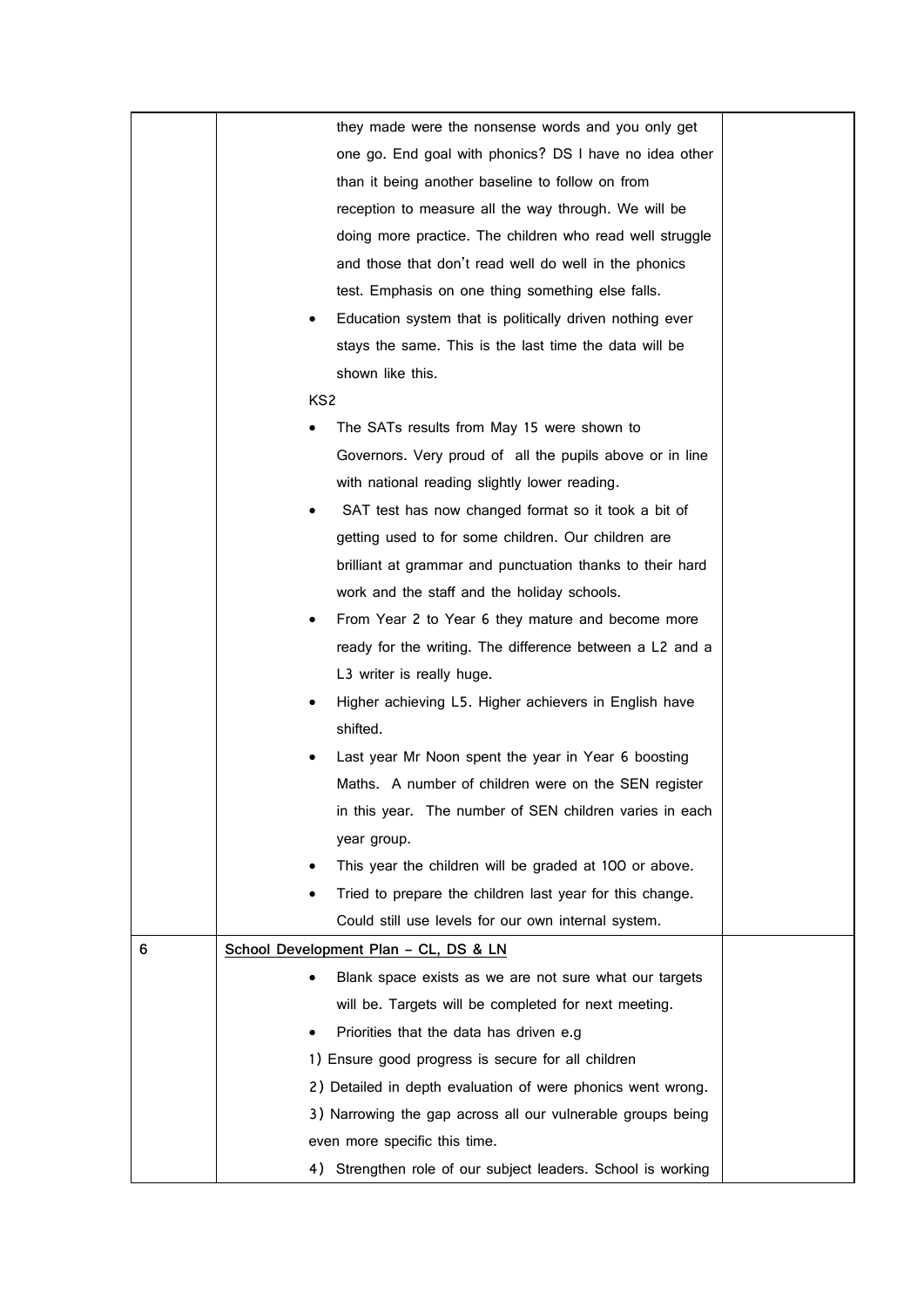|                | on a template. Currently looking and seeing what publication                |           |
|----------------|-----------------------------------------------------------------------------|-----------|
|                | are out there. E.g. for writing the year 6 teachers will have a             |           |
|                | grid. Age related criteria. We will be developing the history,              |           |
|                | art geography etc. Strengthen what the subject leaders do.                  |           |
|                | Ownership of monitoring of plans.                                           |           |
|                | 5) Further develop the quality of teaching and learning.                    |           |
|                | Once next round of lesson observation is in we will be able                 |           |
|                | to feed back to the committee on this.                                      | СL        |
|                | Three teachers have put themselves forward to be                            |           |
|                | SLE's.                                                                      |           |
|                |                                                                             |           |
| $\overline{7}$ | <b>Behaviour Policy</b>                                                     |           |
|                | New guidelines about the Behaviour Policy in schools came out               |           |
|                | Feb 2014 and the policy had to meet extra criteria such as                  |           |
|                | confiscation of inappropriate items. The new version is fourteen            |           |
|                | pages in total. Once completed and finalised it will be sent out            |           |
|                | and if any one wants too look at draft in the meantime please let           |           |
|                | LN know.                                                                    | <b>LN</b> |
| 8              | British Values In The Curriculum - LN                                       |           |
|                | Handout given out by LN.                                                    |           |
|                | British values was introduced in Feb 2014. All linked in with the           |           |
|                | SMC. LN has put links on the introduction of British Values and how we      |           |
|                | promote on the school website. LN quite happy to email copies out to        |           |
|                | Governors and it is on the school website. We have to call them British     |           |
|                | Values it comes up in the Ofsted criteria. In again in the effectiveness of |           |
|                | Leadership and Management.                                                  |           |
| 9              | Brief Overview Of The New Ofsted Framework - CL, DS & LN                    |           |
|                | Ofsted inspection handbook available on the website. Same                   |           |
|                | format content very different. Schools in local area are being              |           |
|                | currently inspected by Ofsted. Two schools had six inspectors               |           |
|                | each. They now come in for a day and if they are not happy                  |           |
|                | they come back for a second day. Two serving headteachers last              |           |
|                | week but the rest of the team weren't.                                      |           |
|                | Looking at the framework they will make all of there judgements             |           |
|                | based on the website so the school is getting a new one.                    |           |
|                | Preparing for it like a military operation.                                 |           |
|                | CL estimates it will be Sept next year when they will visit.                |           |
|                | Big focus around assessment and data and progress in the                    |           |
|                | lessons.                                                                    |           |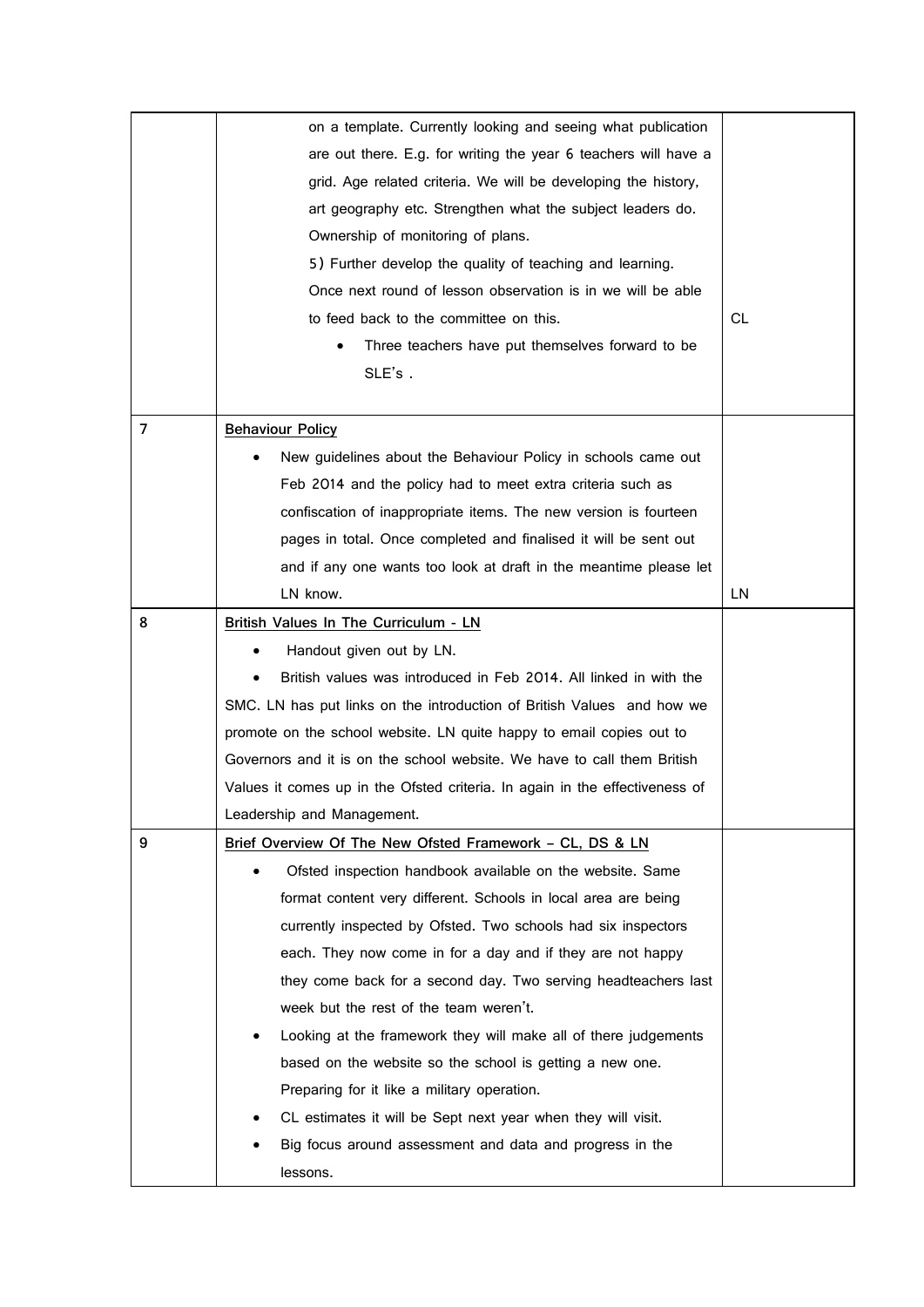|    | We will be keeping the exercise books the children are using       |             |
|----|--------------------------------------------------------------------|-------------|
|    | now for next year. Behaviour for learning low level behaviour in   |             |
|    | classrooms fiddling with pencils. For example in one class a child |             |
|    | has ball of blu tac to keep the child on task. Once the            |             |
|    | intelligence is out we will be able to give you proper feedback.   |             |
|    | Inspection could be imminent. Ofsted won't look at any historical  |             |
|    | data only the data under the new curriculum. We have fifteen       |             |
|    | classes here.                                                      |             |
|    | They will look at Year 1 and Year 6 so that is why we are          |             |
|    | tackling it now.                                                   |             |
|    | What we have been praised for in the past is knowing our           |             |
|    | school well.                                                       |             |
|    | IU is going to have look if there are any inspection courses for   |             |
|    | Governors. Look for someone to do a courses for Governors          | CI, DS & LN |
|    | about new framework and Ofsted Inspection.                         |             |
| 10 | New Assessment Methods CL, DS & LN                                 |             |
|    | Introduced half termly progress tests for our children from a      |             |
|    | published scheme from Rising Stars.                                |             |
|    | They are timed, all twenty minute tests.<br>$\bullet$              |             |
|    | Short and quick and shows what the children can and<br>٠           |             |
|    | cannot do.                                                         |             |
|    | Everybody has to be responsible keeps everybody on their           |             |
|    | toes.                                                              |             |
|    | Expecting to start low but good progress.                          |             |
|    | It is a bought scheme they give us an analysis sheet.              |             |
|    | Mymaths is still used.                                             |             |
| 11 | Teachers Performance - CL                                          |             |
|    | A new system has been purchased to manage the teachers             |             |
|    | performance in an online package.                                  |             |
|    | Web based every teacher is included they have to have a self       |             |
|    | evaluation against themselves. It is tied in with salaries         |             |
|    | Standards analysis allows you to pull out appraisal targets.       |             |
|    | Obviously still quite new all the appraisers have found it useful. |             |
|    | Teachers can upload certificates and tick were they feel they is   |             |
|    | anything relevant against the standards once it is built.          |             |
|    |                                                                    |             |
|    |                                                                    | CL.         |
| 12 | School Improvement Mechanism - CL                                  |             |
|    | This is still a worry. CL is part of a School Improvement Group    |             |